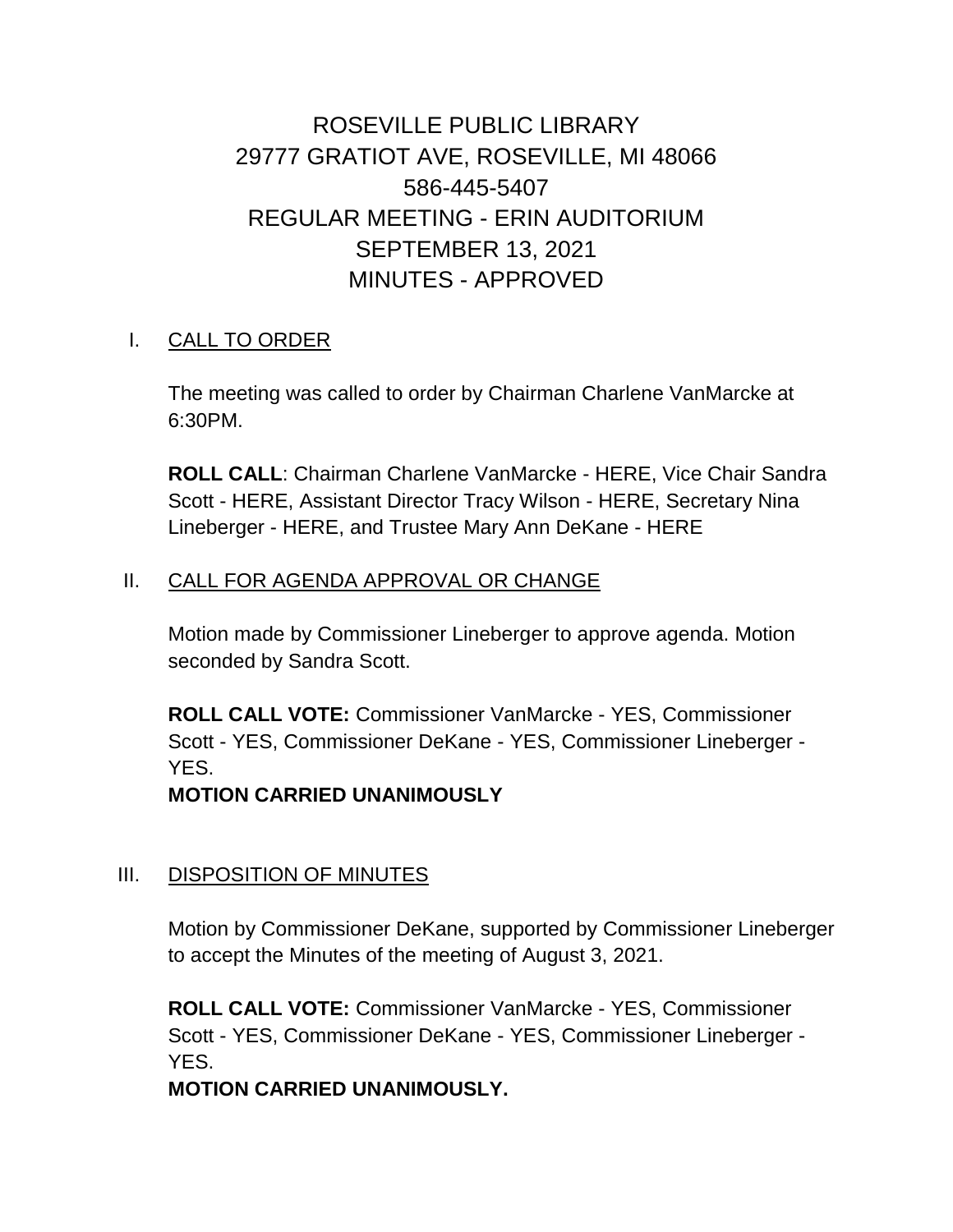Trustee Laura Wurm arrived at the meeting at 6:35PM.

### IV. HEARING OF THE PUBLIC

The hearings of the public are designated. The hearing of the public will be for any library business. Upon addressing the Commission, please state your name and address. Address the Chair. You are welcome to direct questions, input information and/or express opinions to the Commission. Anyone using inappropriate or threatening language will be called out of order, and will correct their language or end their comments. Limit your remarks to three (3) minutes. If time permits, we may allow you one additional time period to provide new information or answer questions from the Trustees. Anyone not adhering to these rules will be called out of order by the Chair.

## V. REPORT OF COMMITTEES OR THE DIRECTOR

- 1. Director's Report
	- a. On 9/11/21, a bat house was installed on the west side of the library. Youth librarians had "Under the Bat House" story time.
	- b. Tracy Malek ordered a 9/11 poster exhibition offered for free by the 9/11 Memorial Museum. The posters are intended to be viewed in order and are located on the end caps of book cases throughout the library. They start in the adult fiction section and move throughout the library. She also made a book display to go along with them, which is located near the circulation desk.
	- c. On 9/10/21, the library went back to requiring masks for everyone while inside the library. This was due to rising covid-19 cases. Curbside pickup is available for any patrons who can't or won't comply with this policy.
	- 2. Donations Report
		- a. The library received its first jury duty stipend donation since before it closed in March 2020 due to the pandemic.
	- 3. Library Statistics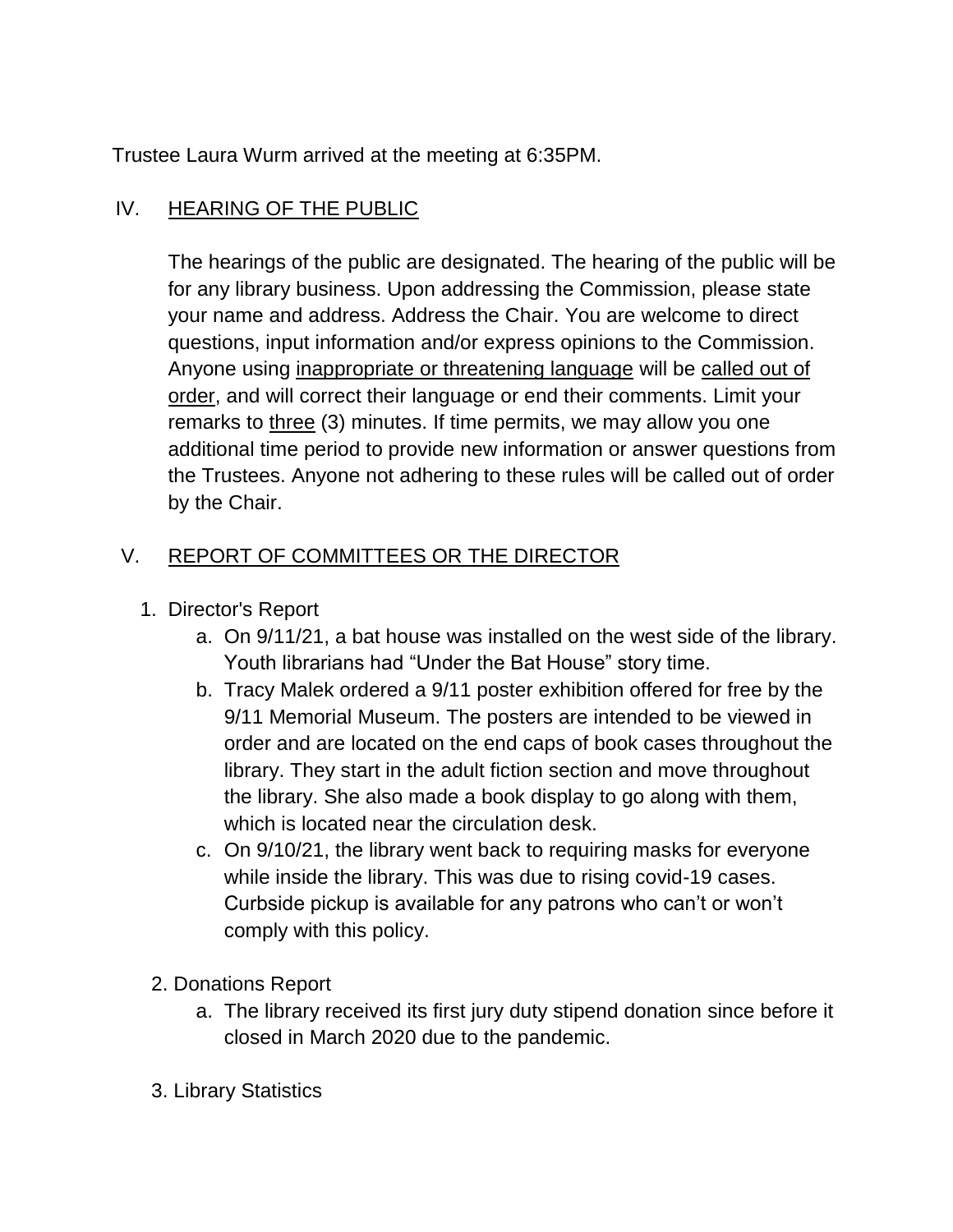- 4. Library Programs, Services, and Collections
	- a. In person story time will be held in Erin Auditorium to allow for more social distancing. Virtual story time is available as well.
	- b. Librarian Nora Montgomery created "Resource and Relaxation" bags for patrons 60 and older. They are filled with helpful goodies like hand sanitizer, a first aid kit, tea/hot chocolate, and crossword puzzles. Registration is required as the bags are limited in number. They have been well received so far.
	- c. Youth librarians have planned a STEM program for each month in addition to Take and Makes.
	- d. Teen DIY programs are making DIY bubblegum.
	- e. The library is offering a home buying workshop presented by Lisa Novy from Chase bank.
	- f. There will be a lecture on Finding Black Ancestors by the president of the Farmington Genealogical Society, Rozlyn Kelly.
- 5. Budget and Bills

Commissioner Wurm motioned to accept bills. Supported by Commissioner DeKane.

**ROLL CALL VOTE:** Commissioner VanMarcke - YES, Commissioner Scott - YES, Commissioner DeKane - YES, Commissioner Wurm - YES, Commissioner Lineberger - YES. **MOTION CARRIED UNANIMOUSLY.**

6. Other

# V. SUBURBAN LIBRARY COOPERATIVE

There is a new service that is being led by the Ypsilanti Public Library called TALK: Text and Learn for Kindergarten. Texts are sent twice a week suggesting early literacy activities for young children. The service also notifies parents and caregivers in Michigan of free activities and services at their local public libraries.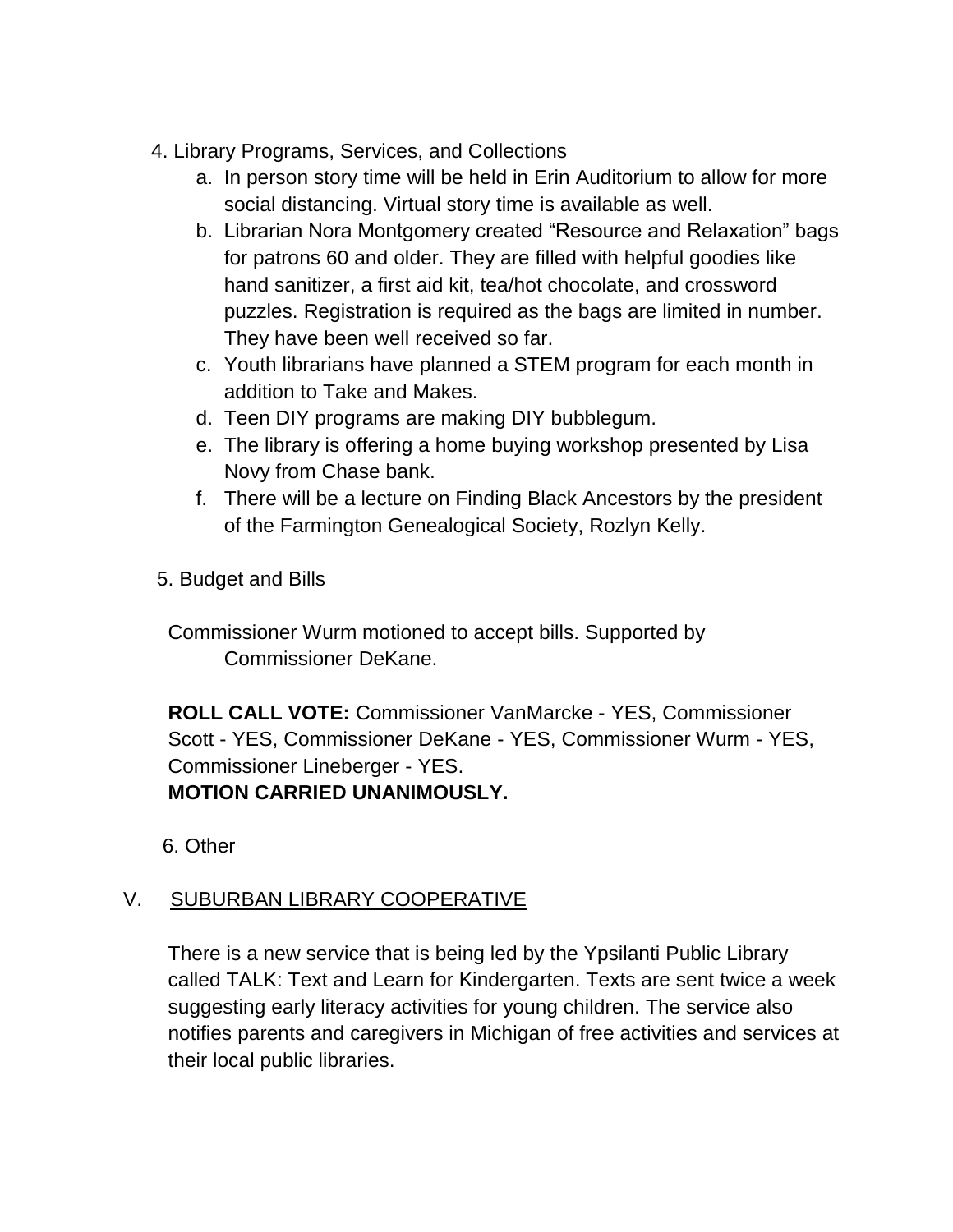### VII. COMMUNICATIONS

### VIII. UNFINISHED BUSINESS

- 1. Personnel
	- a. Clerk Gabrielle Bourgeois resigned 8/31/2021, giving three days notice and leaving the library with 2 open clerical positions. Since then, interviews have taken place and three out of four interviewees have been offered a position and accepted. Their start dates will be staggered.
- 2. Building and Grounds
	- a. The middle of the parking lot floods every time it rains with water sometimes coming up to the bottom of car doors. DPS says they will has cleared the drain of debris.
	- b. According to Building Maintenance, the cement under the canopy will be repaired this Fall.
	- c. Mums were ordered for the 5 pots under the canopy for Fall. After Thanksgiving, the mums will be replaced with evergreen boughs. Patrons have mentioned that they enjoy the plants under the canopy. The trustees think they look great, too!
- 3. LSTA Improving Access to Information Grant
	- a. Grant was denied. Reviewers thought the scope of the project was too broad and the timeline was a concern. However, the library received praise for organization and thoroughness.
	- b. Jackie, Tracy, and Rachel were invited to a virtual meeting with the new Statewide Digitization Initiatives Coordinator, Biz Gallo, in October.
	- c. The library will submit an application for a smaller grant for funds to digitize the Erin Township Records Project when one is available.
- IX. NEW BUSINESS